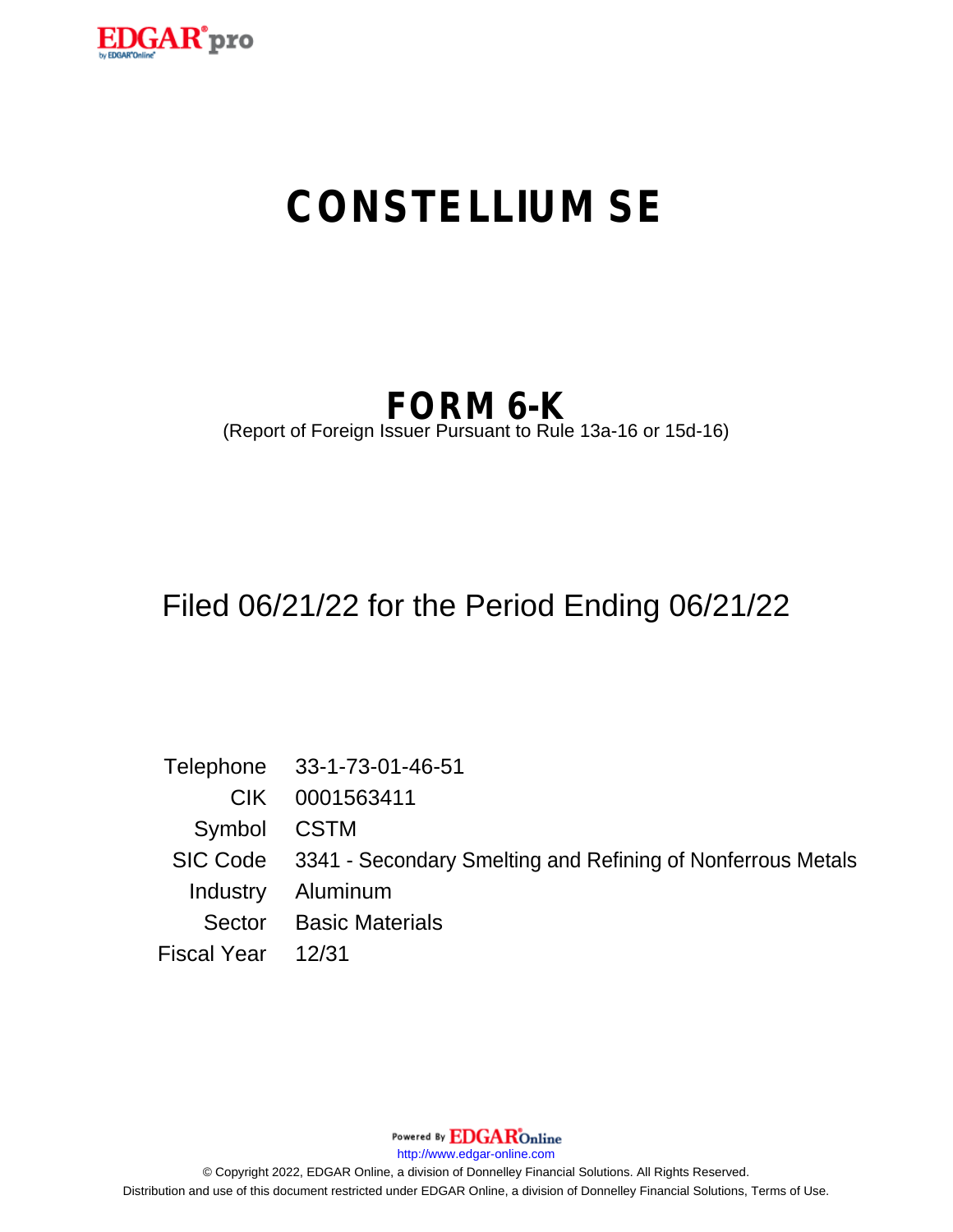### **UNITED STATES SECURITIES AND EXCHANGE COMMISSION**

Washington, D.C. 20549

### **FORM 6-K**

**REPORT OF FOREIGN PRIVATE ISSUER** PURSUANT TO RULE 13a-16 OR 15d-16 **UNDER THE SECURITIES EXCHANGE ACT OF 1934** 

For the month of June 2022

**Commission File Number: 001-35931** 

### **Constellium SE**

(Translation of registrant's name into English)

**Washington Plaza** 40-44 rue Washington **75008 Paris** France (Head Office)

**300 East Lombard Street Suite 1710** Baltimore, MD 21202 **United States** 

(Address of principal executive offices)

| Indicate by check mark whether the registrant files or will file annual reports under cover of Form 20-F or Form 40-F: Form 20-F $\boxtimes$ Form 40-F $\Box$ |  |
|---------------------------------------------------------------------------------------------------------------------------------------------------------------|--|
| Indicate by check mark if the registrant is submitting the Form 6-K in paper as permitted by Regulation S-T Rule 101(b)(1): Yes $\Box$ No $\boxtimes$         |  |
| Indicate by check mark if the registrant is submitting the Form 6-K in paper as permitted by Regulation S-T Rule 101(b)(7): Yes $\Box$ No $\boxtimes$         |  |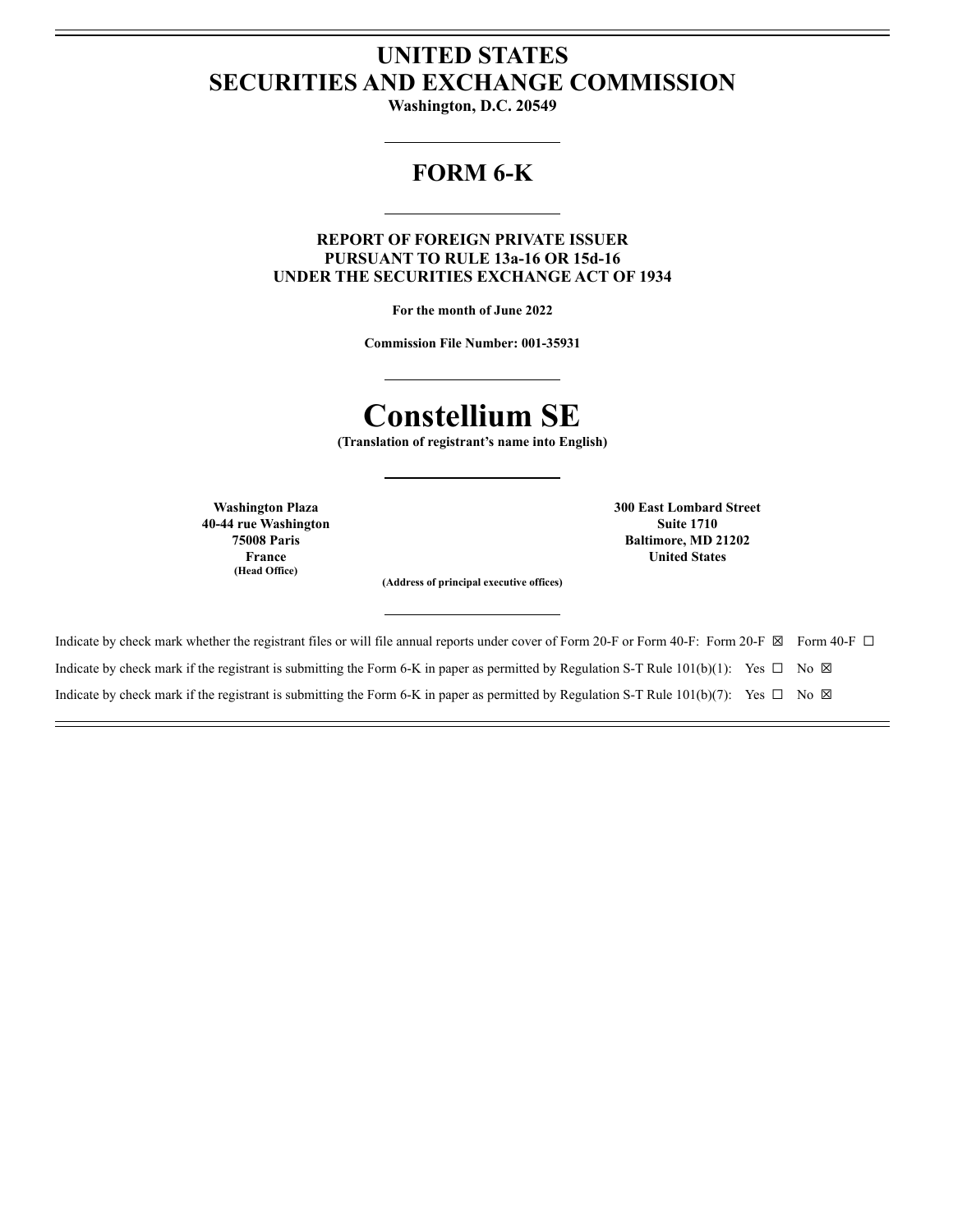#### **INFORMATION CONTAINED IN THIS FORM 6-K REPORT**

Constellium SE (the "Company") posted voting results for matters submitted at its Annual Ordinary General Meeting of Shareholders held on June 10, 2022 (the "AGM"). The voting results are posted on the Company's website and are attached and incorporated herein by reference as Exhibit 99.1.

The Company also issued a press release, attached hereto as Exhibit 99.2, announcing the appointment and re-appointment of certain directors, and listing all of the members of the Company's Board of Directors following the AGM.

| <b>Exhibit Index</b><br>No. |                                                                           |
|-----------------------------|---------------------------------------------------------------------------|
| 99.1                        | Voting results for Constellium SE's 2022 Annual Ordinary General Meeting. |
| 99.2                        | Press release issued by Constellium SE on June 21, 2022.                  |

The information contained in this Form 6-K is incorporated by reference into any offering circular or registration statement (or into any prospectus *that forms a part thereof) filed by Constellium SE with the Securities and Exchange Commission.*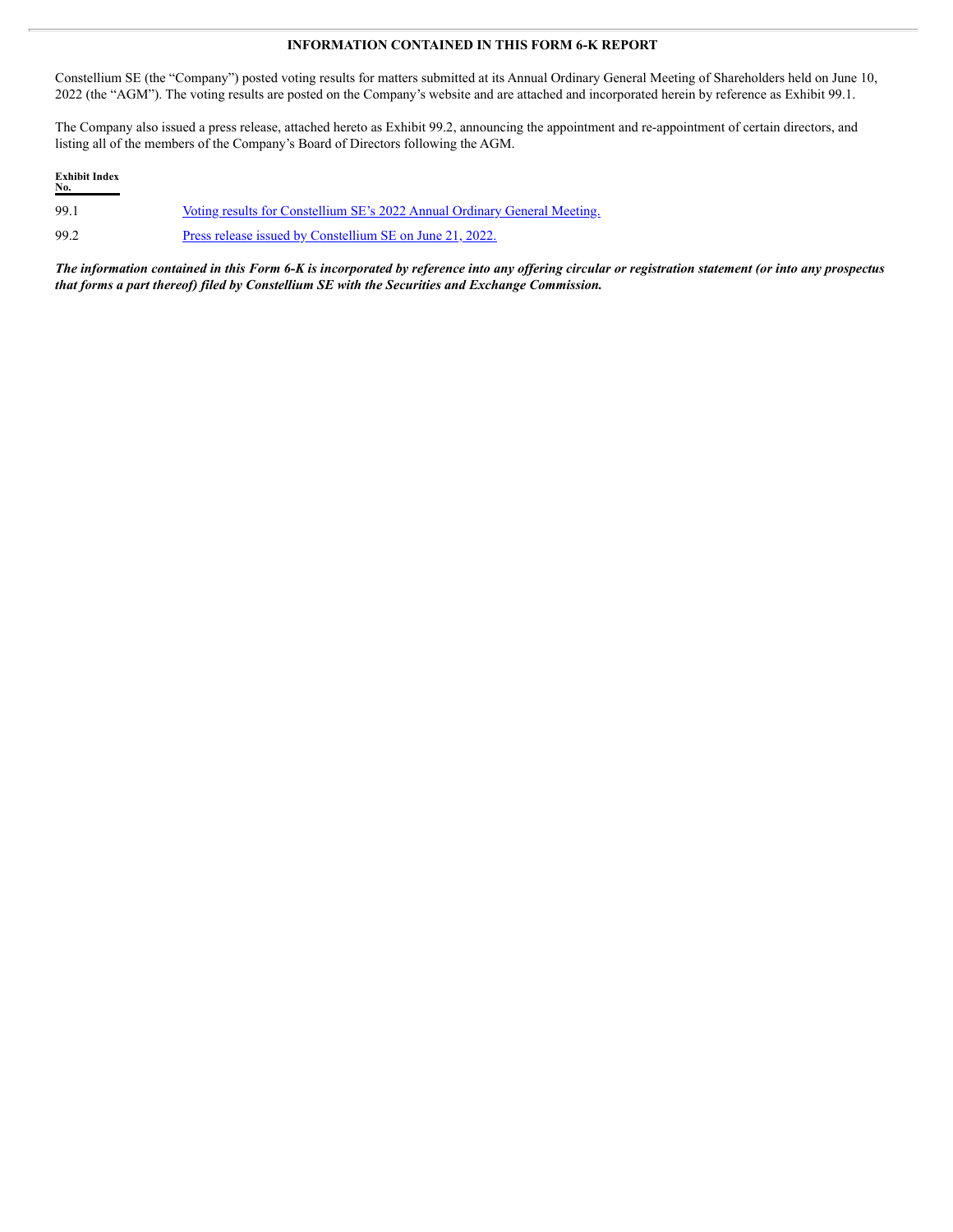#### **SIGNATURE**

Pursuant to the requirements of the Securities Exchange Act of 1934, the registrant has duly caused this report to be signed on its behalf by the undersigned, thereunto duly authorized.

#### **CONSTELLIUM SE** (Registrant)

June 21, 2022 By: /s/ Peter R. Matt

Name: Peter R. Matt<br>Title: Chief Financia Chief Financial Officer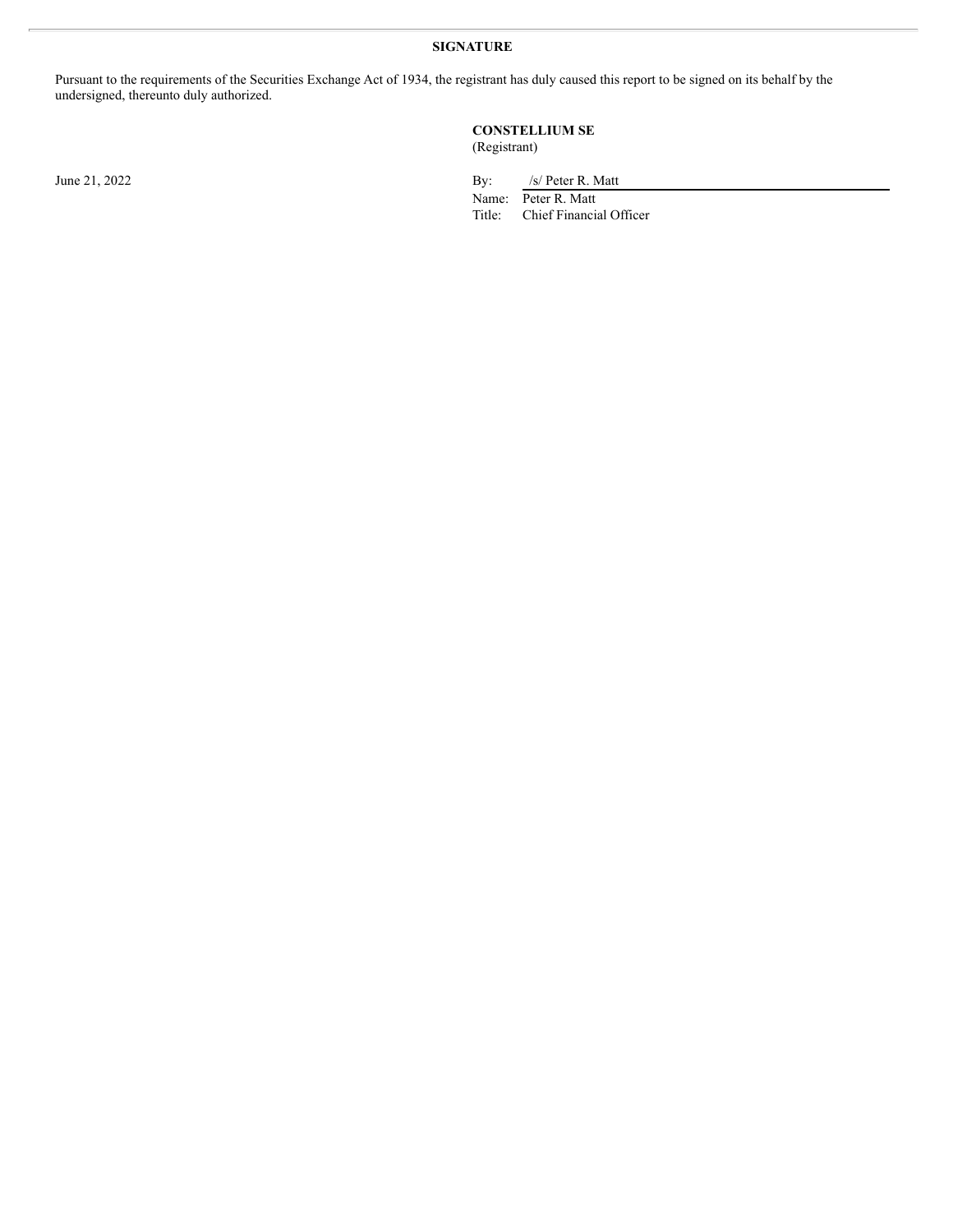<span id="page-4-0"></span>

#### **CONSTELLIUM SE 2022 ANNUAL ORDINARY GENERAL MEETING VOTING RESULTS**

#### **Total Shares Outstanding: 144,301,592 Total Shares Voted: 119,061,570 Total % of Shares Voted: 82.50%**

| <b>PROPOSALS/</b><br><b>RESOLUTIONS</b> |                                                                                                                                                                                                                        | <b>TOTAL SHARES</b><br><b>VOTED</b><br><b>FOR</b> | <b>TOTAL SHARED</b><br><b>VOTED</b><br><b>AGAINST</b> | <b>ABSTENTIONS</b> |
|-----------------------------------------|------------------------------------------------------------------------------------------------------------------------------------------------------------------------------------------------------------------------|---------------------------------------------------|-------------------------------------------------------|--------------------|
| <b>Resolution 1</b>                     | Appointment of Mr. Emmanuel Blot as a director for a<br>term of three years                                                                                                                                            | 118,950,108                                       | 76,075                                                | 35,387             |
| Resolution 2                            | Re-appointment of Ms. Martha Brooks as a director for a<br>term of three years                                                                                                                                         | 118,523,455                                       | 501,053                                               | 37,062             |
| <b>Resolution 3</b>                     | Re-appointment of Ms. Lori Walker as a director for a<br>term of three years                                                                                                                                           | 118,481,956                                       | 542,545                                               | 37,069             |
| Resolution 4                            | Approval of the statutory financial statements and<br>transactions for the financial year ended 31 December<br>2021                                                                                                    | 118,626,738                                       | 3,530                                                 | 431,302            |
| <b>Resolution 5</b>                     | Approval of the consolidated financial statements and<br>transactions for the financial year ended 31 December<br>2021                                                                                                 | 118,626,743                                       | 3,530                                                 | 431,297            |
| Resolution 6                            | Discharge <i>(quitus)</i> of the directors, the Chief Executive<br>Officer and the Statutory Auditors of the Company in<br>respect of the performance of their duties for the financial<br>year ended 31 December 2021 | 102,008,114                                       | 16,616,606                                            | 436,850            |
| <b>Resolution 7</b>                     | Allocation of result of the Company for the financial year<br>ended 31 December 2021                                                                                                                                   | 118,983,283                                       | 33,748                                                | 44,539             |
| <b>Resolution 8</b>                     | Powers to carry out formalities                                                                                                                                                                                        | 118,980,238                                       | 34,547                                                | 46,785             |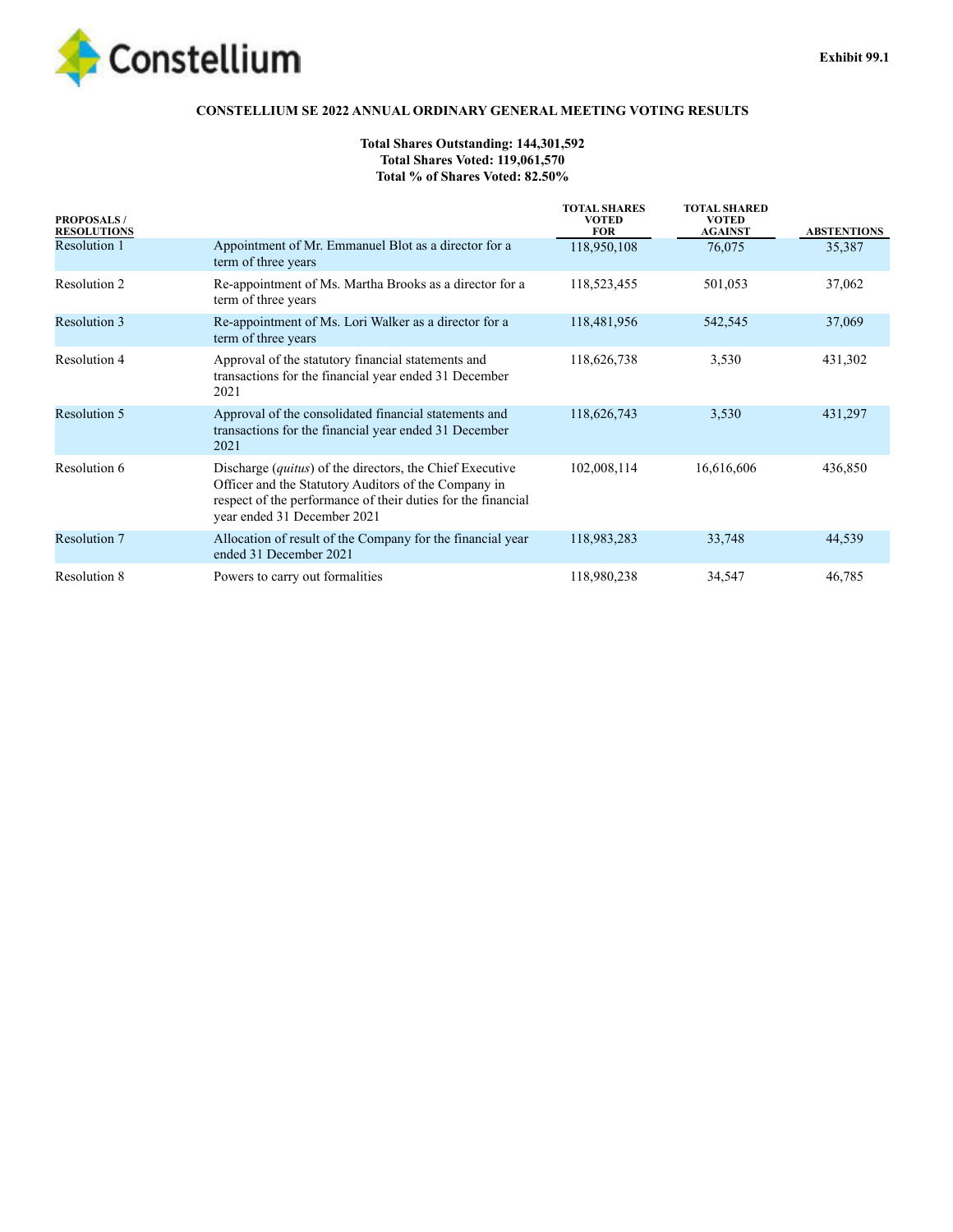<span id="page-5-0"></span>

# **Press release**

#### **All voting items adopted at Constellium's 2022 Shareholders'Annual Ordinary General Meeting**

**Paris, June 21, 2022** – Constellium SE (NYSE: CSTM) held its Shareholders'Annual Ordinary General Meeting (AGM) on June 10, 2022 in Paris, France. All voting items presented to the General Meeting were adopted, including the annual accounts for 2021 and the appointment of Directors.

Mr. Emmanuel Blot was appointed as a new Non-Executive Director to the Company's Board of Directors for a term of three years.

Ms. Martha Brooks and Ms. Lori Walker were re-appointed to the Company's Board of Directors for a term of three years.

As previously announced, Mr. Jean-Christophe Deslarzes was appointed as the new Chair of the Board, succeeding Mr. Dick Evans.

Constellium's Chief Executive Officer Jean-Marc Germain commented: "It has been an honor and a privilege to closely work with Dick Evans. Dick has provided unrivalled expertise and experience to Constellium as a Director since 2011, then as Chair of our Board since 2013, and I am grateful for his immense contribution and for his dedication. I am delighted to welcome Jean-Christophe Deslarzes as new Chair of the Board, and I look forward to working with him to continue to drive our future growth."

The Board of Directors now consists of: Mr. Jean-Christophe Deslarzes (Chair of the Board), Mr. Jean-Marc Germain (CEO), Mr. Emmanuel Blot, Ms. Isabelle Boccon-Gibod, Mr. Michiel Brandjes, Ms. Martha Brooks, Ms. Christine Browne, Mr. John Ormerod, Mr. Jean-Philippe Puig, Mr. Jean-François Verdier, Ms. Lori A. Walker and Ms. Wiebke Weiler.

For more information about the voting results for the 2022 AGM, please visit our website www.constellium.com.

Jason Hershiser - Investor Relations Phone: +1 443 988 0600 investor-relations@constellium.com

Delphine Dahan-Kocher - Communications Phone: +1 443 420 7860 delphine.dahan-kocher@constellium.com